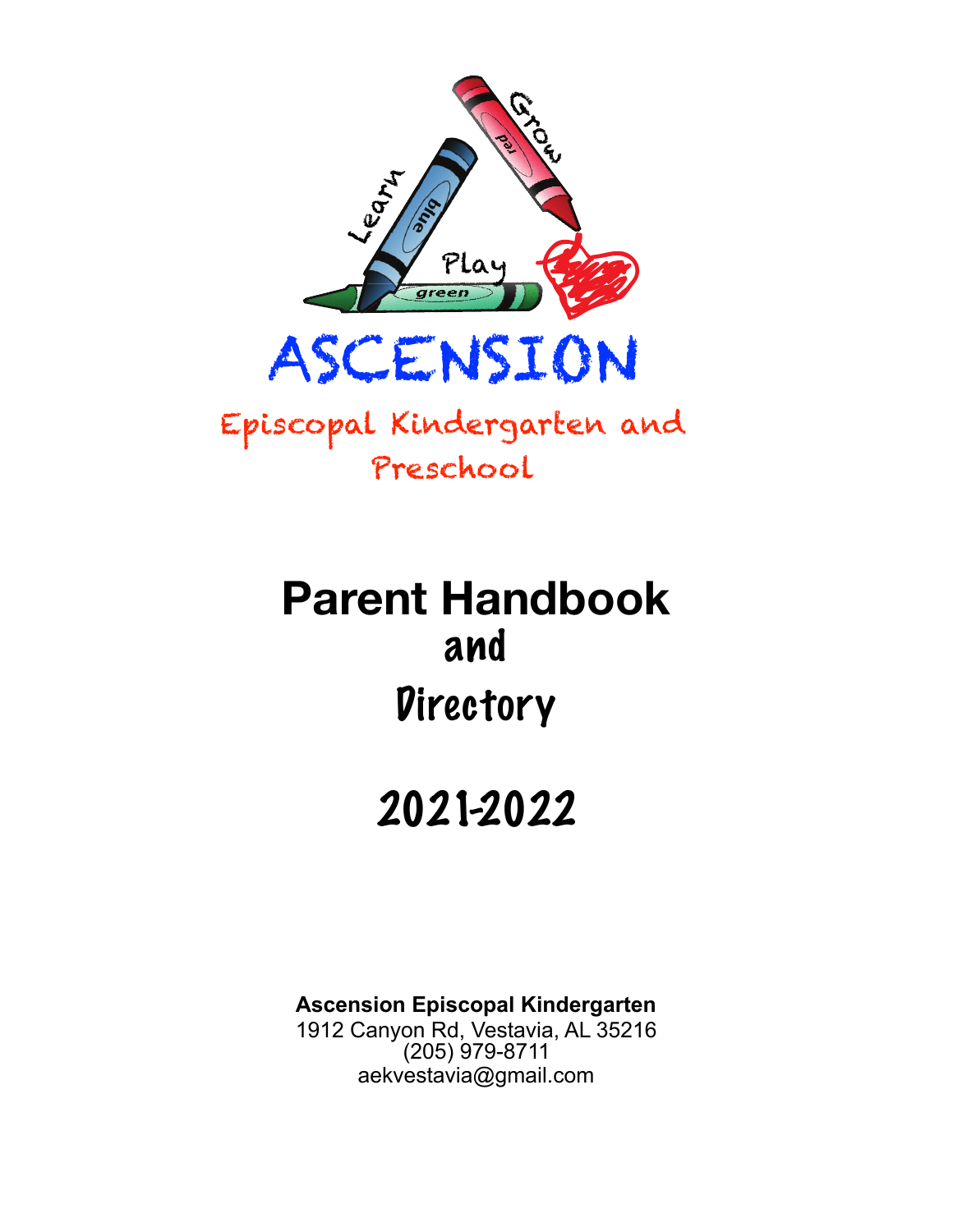#### **CALENDAR - 2021-2022**

#### **August:**

Wednesday, August 11- Friday, August 13: Teacher Work Days/Professional **Development** Monday, August 16 and Tuesday, August 17: Parent Orientation Day Wednesday, August 18: First Full Day for **Students** Monday, August 23: Aftercare Begins

#### **September:**

Monday, September 6th: No School - Labor Day

#### **October:**

Friday, October 8th: No School for students - Parent/Teacher Conferences Monday, October 11th: No School - Columbus Day Holiday Tuesday, October 12th: No School - Professional Development Thursday, October 28th and Friday, October 29th: Class Halloween Parties

#### **November:**

Thursday, November 11th: No School - Veteran's Day Wednesday, November 17th: Thanksgiving Feast - 10:45 am Monday Nov. 22nd - Friday, Nov. 26th: No School - Thanksgiving

#### **December:**

Wednesday, December 8th: 4K and 5K Christmas Pageant - 11:00 am Thursday, December 16th and Friday, December 17th: Class Christmas Parties Monday, Dec. 20th-Tuesday, Jan. 4th: No School - Christmas Holidays

#### **January:**

Wednesday, January 5th: School Resumes Thursday, January 6th: 5K Informational Meeting - 9:15 am Friday, January 7th-Thursday, January 13th: Registration for 2022/2023 begins Monday, January 17th: No School - MLK Day

#### **February:**

Friday, February 18th: No School - Professional Development Monday, February 21st: No School - Presidents Day Wednesday, February 23rd and Thursday, February 24th: Parent Appreciation Days

#### **March:**

Monday, March 28th-Friday, April 1st: No School - Spring Break

#### **April:**

Friday, April 15th: Good Friday, Inclement Weather Day - No School

#### **May:**

Wednesday, May 4th: No Extended Day Thursday, May 5th: Mother's Day Tea and Art Show/No Aftercare - 9:30 am Tuesday, May 17th: School-Wide Pizza Party and Sock Hop - 10:15 am Friday, May 20th: Last Day of School/5K Graduation (10:30 am)/No Extended Day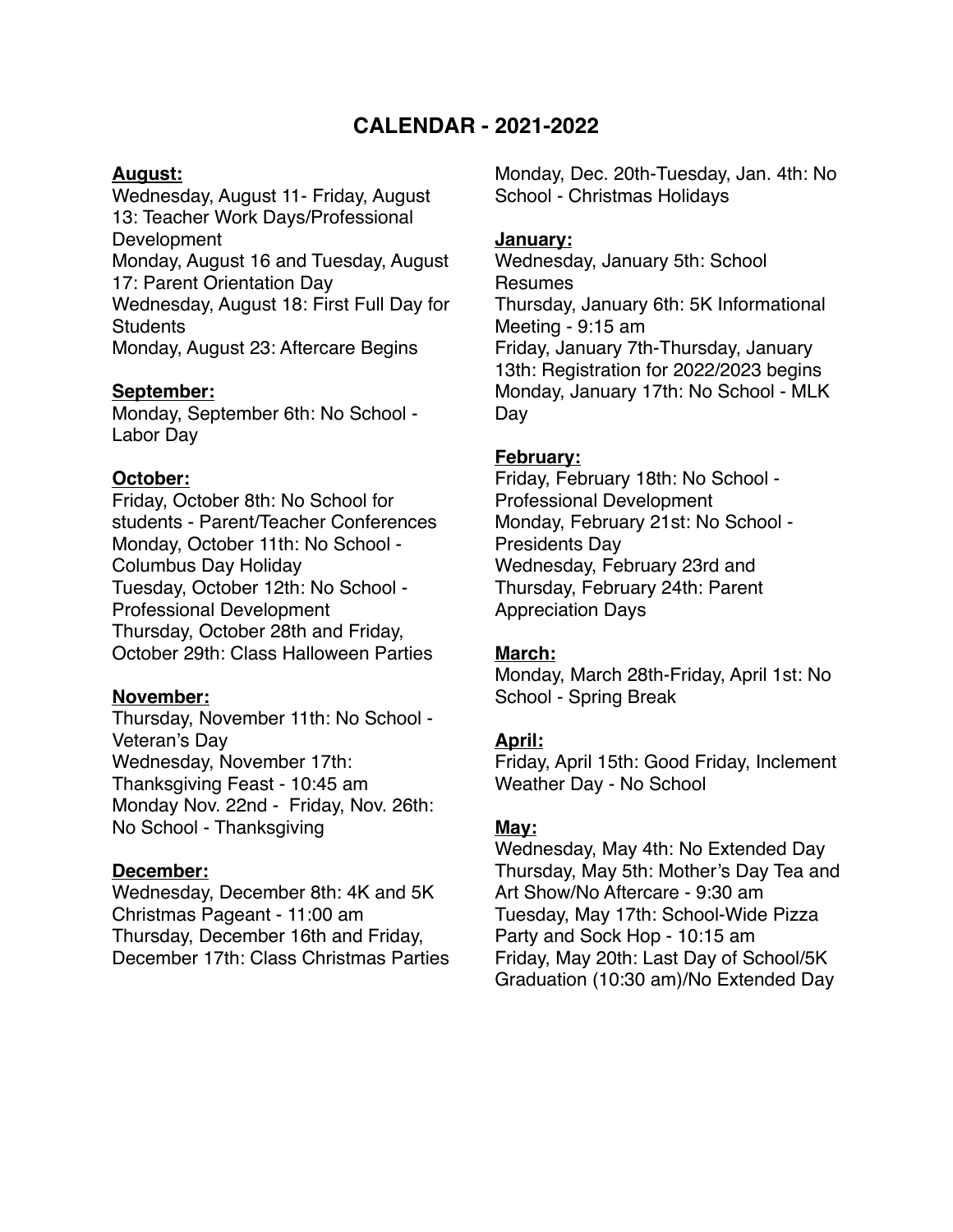## **ASCENSION EPISCOPAL KINDERGARTEN POLICIES AND PROCEDURES**

#### **HOURS**

Kindergarten hours are 9:00 am until 1:00 pm, Monday-Friday. Aftercare is offered Monday - Friday from 1:00-3:00 for students in 2K-5K.

#### **ARRIVAL AND DISMISSAL**

Children may arrive no earlier than 8:50 am before school. The director and/or another adult will assist your child or children in getting out of the car when you stop in front of the double doors in front of Ware Hall. Teachers will be posted inside the building to make sure the children arrive in their classrooms safely. This assistance will take place every weekday morning from 8:50 am - 9:10 am.

For dismissal, parents or caregivers of children in the infant/toddler room, 2K, and 3K will line up in their cars on the playground side and along the outer perimeter of the parking lot to pick up their children in the front of Ware Hall. The first car should pull all the way up to the orange cone, and teachers will load children into the car.

Parents of students in 4K and 5K will pick up in the circular drive in front of the church. As you pull into the drive from Canyon Road, follow the curve to the right and teachers will load children into the cars. Then cars should proceed to exit the circle back onto Canyon Rd.

Carpool numbers will be given during orientation days before the first day of school. Please hang your carpool number from the rearview mirror of your car and keep it visible during carpool pick-up.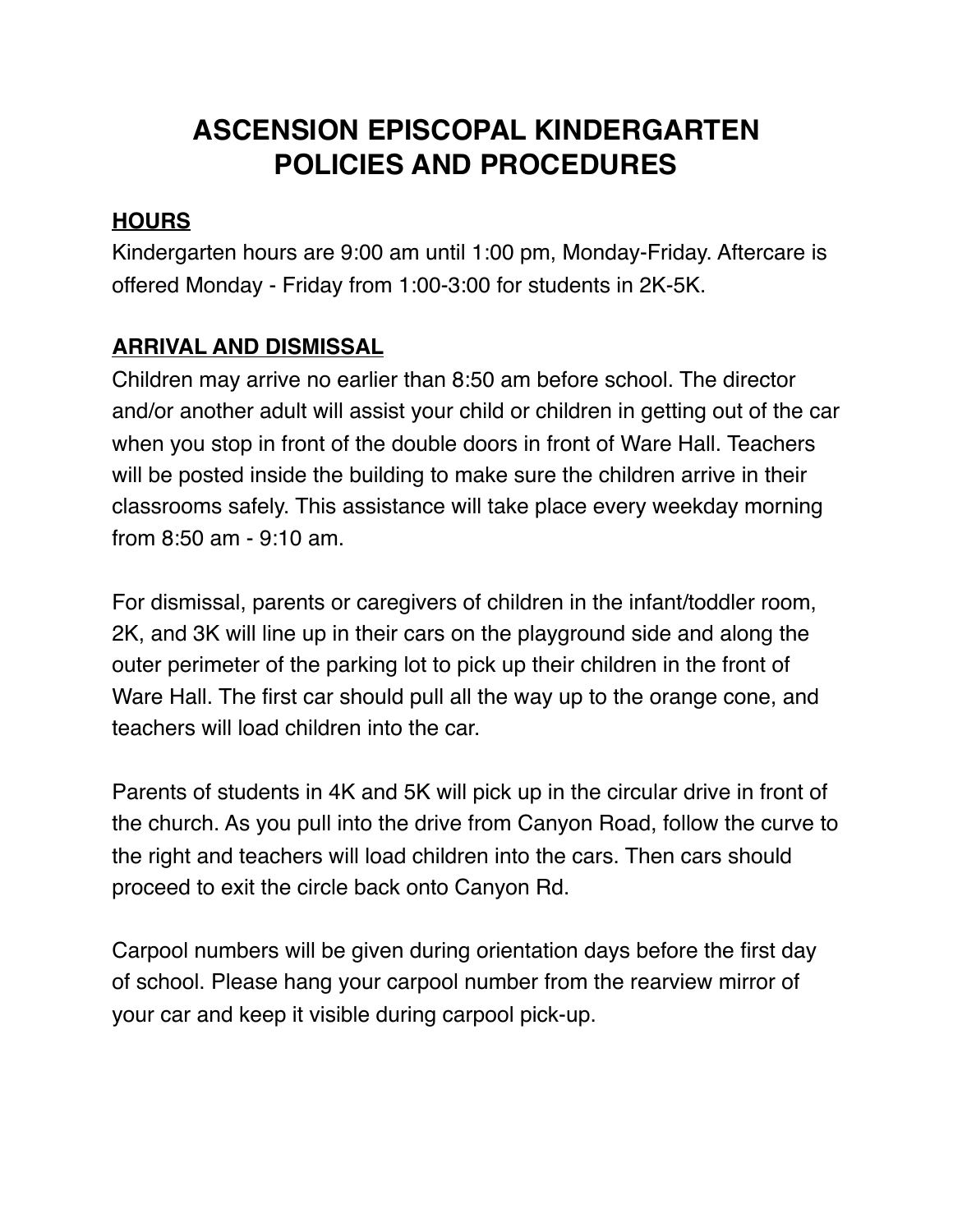#### **CARPOOL SAFETY**

**PLEASE do not park anywhere except in the spaces provided before, during, or after school. The blue-marked parking spaces are reserved for the handicapped. Fire laws require that the pathways remain clear of any parked unattended vehicles.**

- **1.** Please do not use your cell phone during carpool pick-up or drop-off.
- **2.** Please place your carpool number on the rearview mirror. Please keep it up until your child is loaded.
- **3.** Please come to the door to get your child **only in an emergency.** Please come prior to carpool time if your child must be picked up quickly.
- **4.** For the safety of the children and for liability reasons, teachers will walk children to the cars and open doors ONLY. Parents are requested to load and buckle children who need assistance. Children who are capable of loading and buckling themselves may do so at the parent's discretion.
- **5.** Teachers will not walk children between cars. If your child needs to be loaded on the driver side of the car, please exit your car and walk them around or instruct your child to crawl through from the passenger side. Teachers will only load children from the right side of the car.
- **6.** If you are sending someone to pick up your child, we must have a note or call to that effect. If it is during loading times, please call the church office at 822-3480.
- **7.** If a car seat is left at school for later use, it must be labeled with your child's name. The adult who picks up the child must install the car seat. The adult will need to pull up in front of the line to install the seat.

## **ATTENDANCE AND ABSENSES**

Regular attendance is necessary to create a feeling of security and to ensure continuity of the program. However, we know there will be times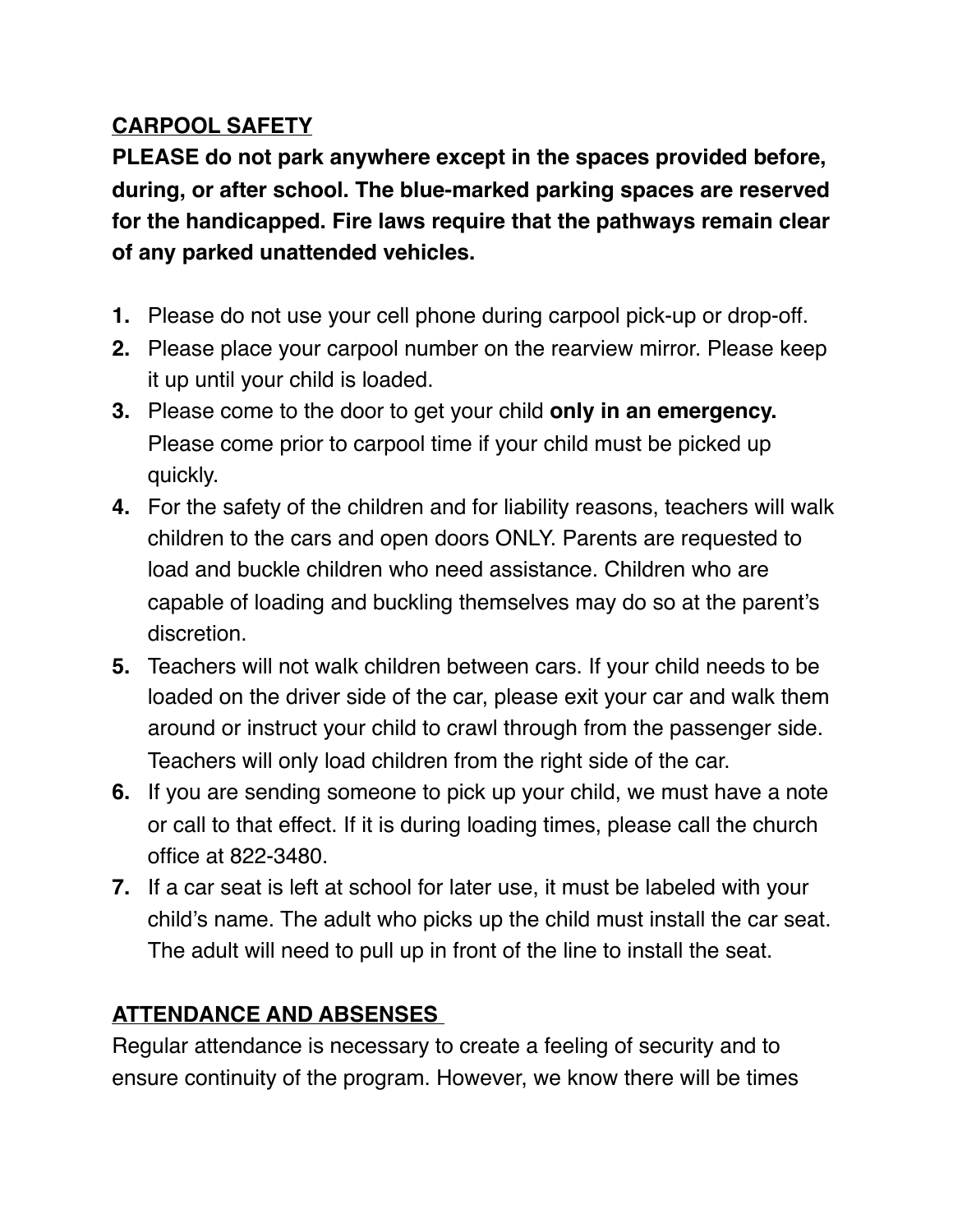your child will be absent from school. Please let your child's teacher know when your child will be absent from school. This communication helps with planning purposes. Following an illness, please be sure your child has been free of fever for 24 hours without fever reducing medication before returning to school.

#### **INCLEMENT WEATHER**

AEK closes during severe weather whenever Vestavia Hills schools are announced closed. AEK will send an announcement on Brightwheel, via email, and on Facebook in the event we are closing.

#### **ENROLLMENT**

Enrollment forms for the following school year will be sent out in January. Priority will be given in the following order: current AEK families, MDO families, members of the Church of the Ascension, and then children on our waitlist. At that point any available spots will be open to public enrollment.

#### **FEES AND TUITION**

Tuition payments are **due by the second day** of each month. We ask that you pay electronically through the Brightwheel platform. It is recommended that you set up Autopay so that you won't accidentally miss a payment. Cash and/or check are also accepted and can be sent through your child's bag by the 2nd day of the month. Checks should be made out to AEK.

Please call if other arrangements need to be made. **Refunds cannot be made for illness or absences of any kind.**

We ask that all payments be made on time. A late charge of \$5 per day that a payment is late may be issued after a one-week grace period.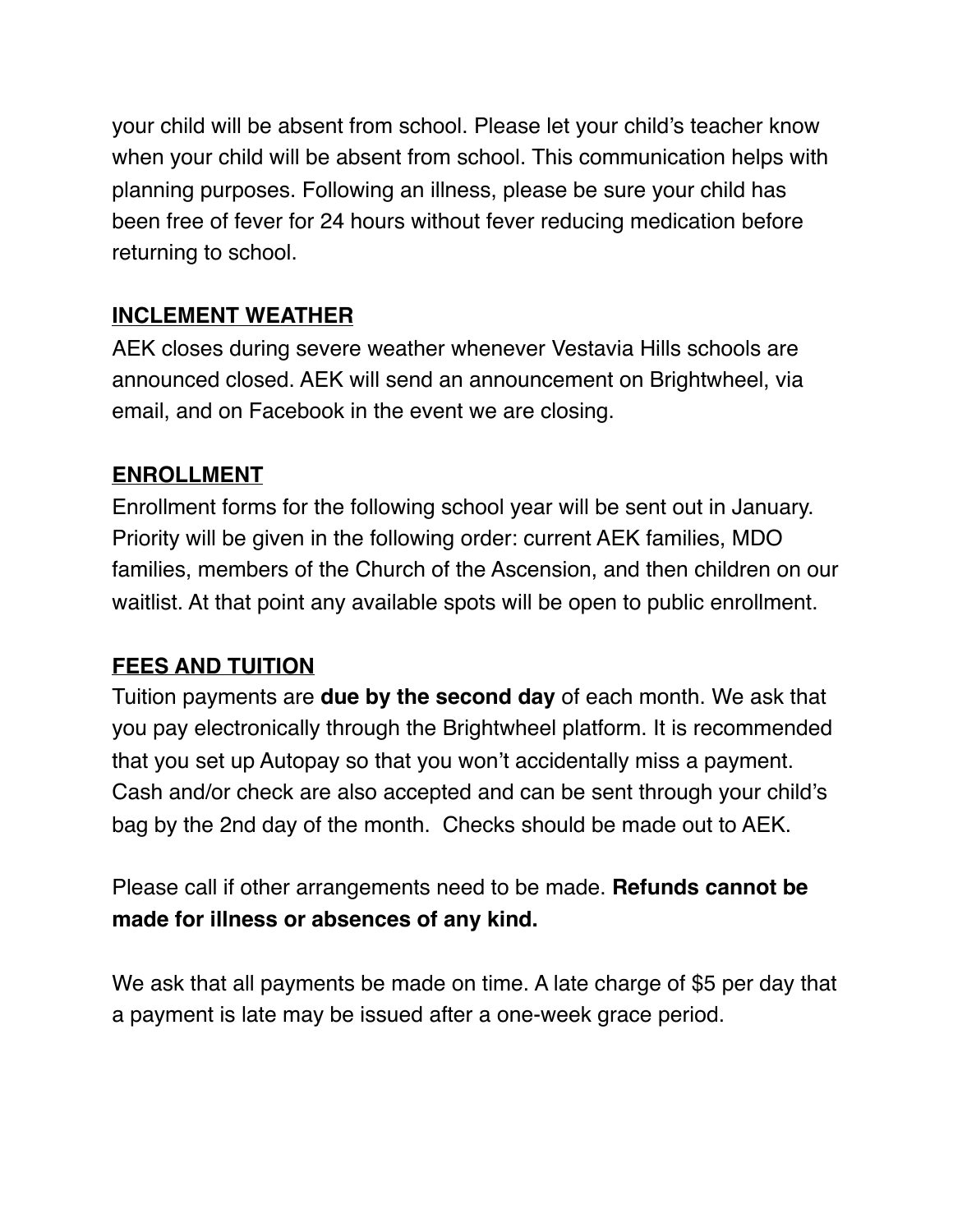## **FORMS ON FILE**

The following forms must be on file in the school office on the first day of school:

- **1.** Photo Release Form
- **2.** Physical Form (new students only)
- **3.** Hospital and Dental Release
- **4.** Notarized Affidavit for Parent/Guardian
- **5.** Certification of Immunization

## **CLASS RATIOS**

Infant/Toddler Room - 3:1 Two-Year-Old Class - 8:1 Three-Year-Old Class - 10:1 Four-Year-Old Class - 12:1 Five-Year-Old Class - 12:1

We reserve the right to place one (1) child over quota in the classroom in extenuating circumstances.

#### **SNACKS**

Children have midmorning snacks each day. Please send a healthy snack with your child every day in a clearly marked container. This container should be a different container than your child's lunchbox for ease in deciphering what is intended for snack that day. **Please make sure we are aware of any allergies or dietary restrictions that your child has.** 

#### **LUNCH**

Each child should bring a lunch and a drink in a clearly marked lunchbox. We are not permitted to heat lunches, so please send food that is ready to eat. We ask that items are sent in containers that children can easily open themselves. Our goal is to teach each child independence and this is the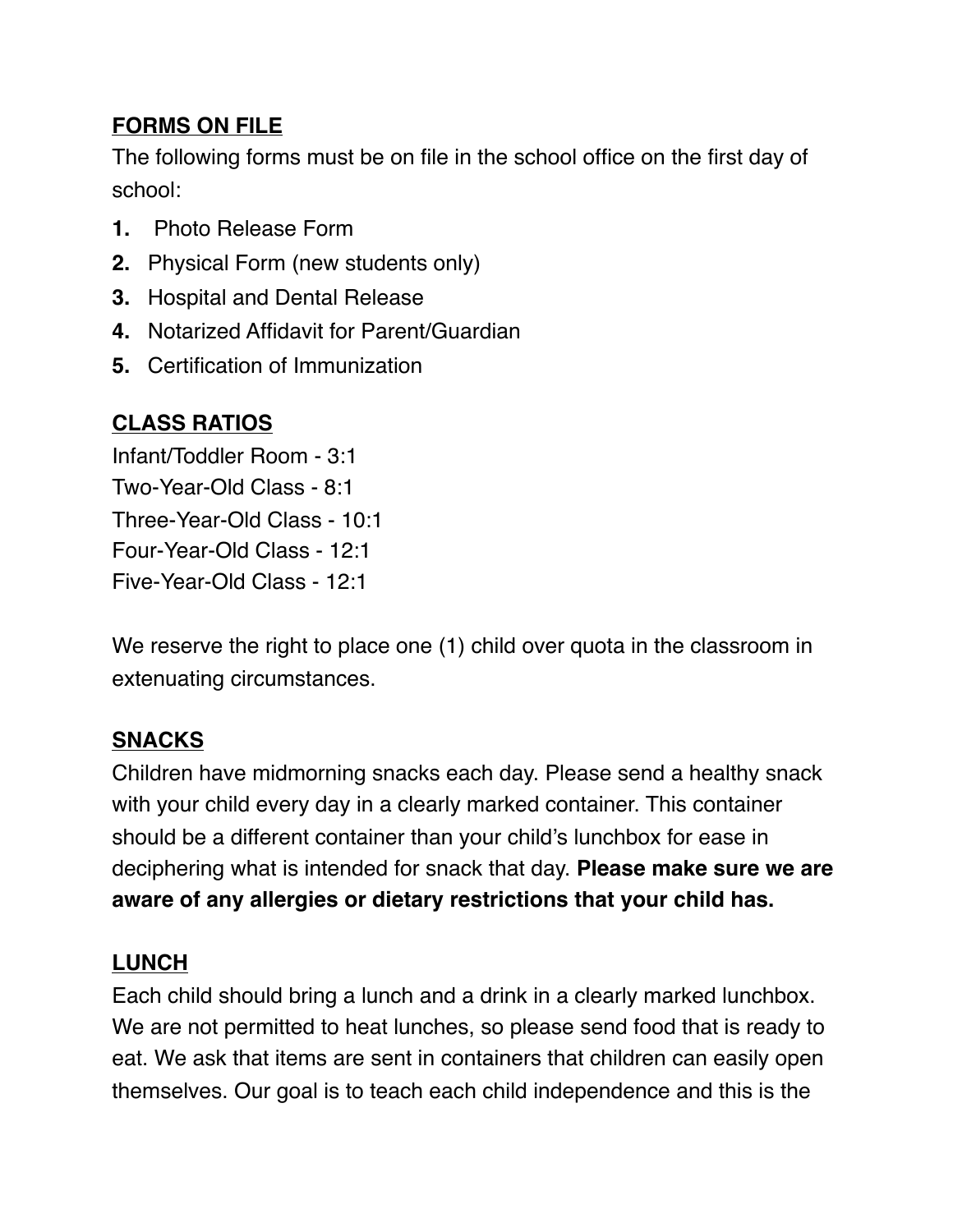perfect opportunity to practice that skill. Children will eat in their classroom. Please be sure to include any necessary utensils in your child's lunchbox. All items should be labeled clearly with your child's name. If you include an item that should be refrigerated, please let your child's teacher know.

#### **AFTERCARE**

Aftercare is offered all five days of the week from 1:00-3:00. You may choose a Tuesday/Thursday, Monday/Wednesday/Friday, or Monday through Friday option. Aftercare students will have a snack around 1:30. Students attending aftercare should bring an extra snack in his/her school bag. Occasionally, we will provide special treats, such as popcorn or popsicles, for our aftercare students. Aftercare teachers will be alerted of any allergies of students in their care.

Picking up your child from aftercare:

You may pick up your child any time between 1:00-3:00. We ask that you call the school phone number (205) 979-8711 when you are pulling into the parking lot to pick up your child. That way the teachers can have your child gather his/her belongings and will be ready when you get there. In the event of rain or other weather conditions that prevent us from going outside, children will participate in indoor play in the 4K classroom. You can still call the number and pull up under the covered driveway outside of the church office. You can then walk through the building to pick up your child from the 4K classroom, or a teacher may be able to meet you at the double doors if enough staffing is available at that time.

#### **COMMUNICATION**

We will use the Brightwheel platform for all communication purposes. Please be sure your phone notifications for the Brightwheel app are turned on so that you don't miss any important information. Monthly school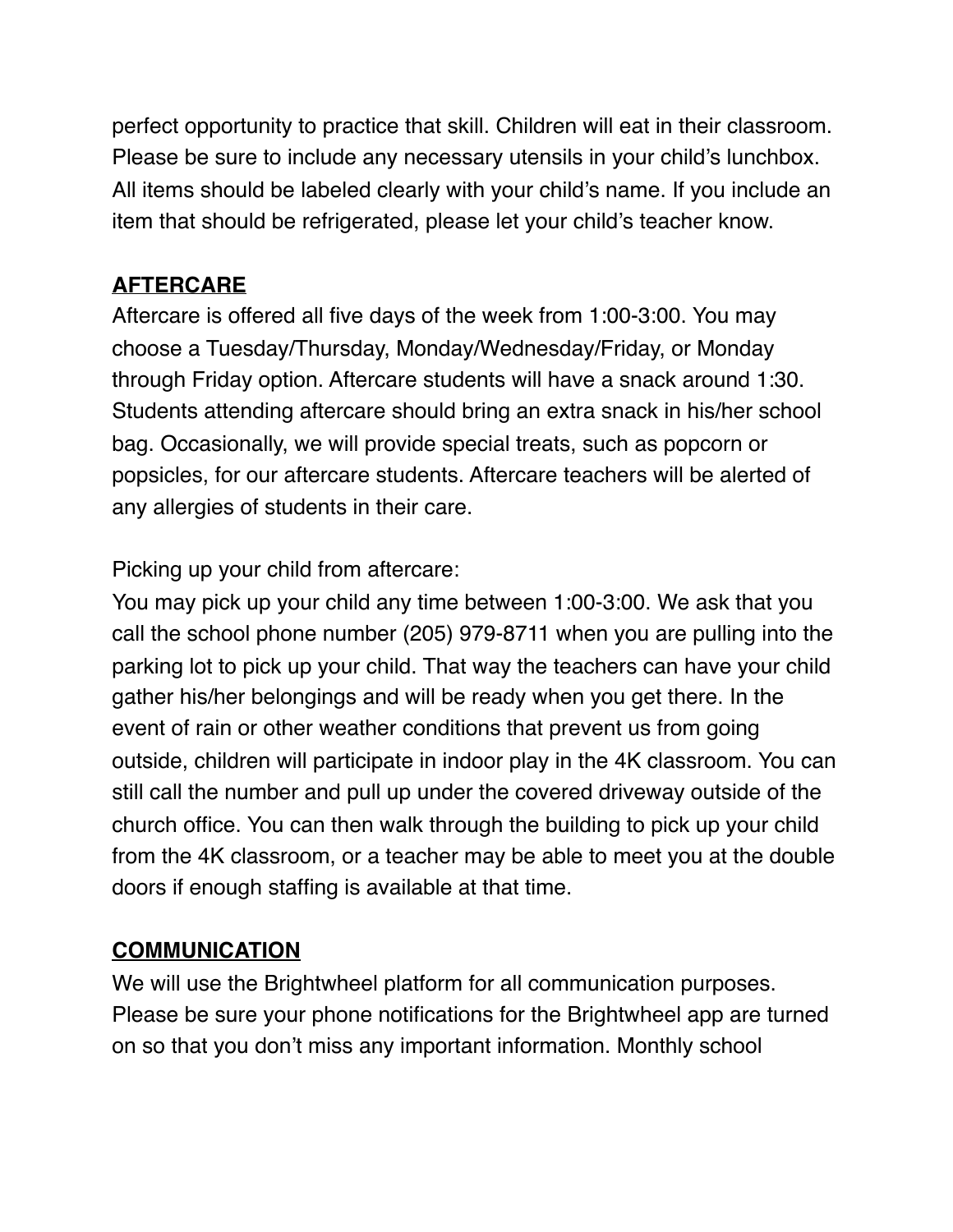newsletters, daily teacher reports, and billing communication can all be found on that platform.

Please also make it a habit to check your child's bag for any notes or information that the teachers may send home. These notes will be in the folder inside his/her school bag. You should also use this method to send notes or checks to us, if you do not do so through the Brightwheel app.

Please feel free to contact your child's teacher and/or the Director with any questions at any time. The happiness and well-being of your child is of utmost importance to us and we believe in open communication at all times. We ask you to understand that if you try to contact your child's teacher during the school hours, she may not be able to check messages or respond to you as she is giving her attention to the children in her care. You can send messages directly to your child's teacher through the Brightwheel app. For more urgent matters, you are welcome to call the school office (979-8711), contact the director via cell phone  $(601-238-5484)$ , or email  $(aekvestavia@gmail.com)$  $(aekvestavia@gmail.com)$  and she will make sure the teacher receives the message. For the infant/toddler room, you may contact Kelly Gould directly via email ([aekpreschool@gmail.com\)](mailto:aekpreschool@gmail.com) or on her cell phone (334-412-2737).

Messages and/or questions for the director should be sent directly to her email. That way your question won't get lost among your communication with your child's teacher.

#### **COMPLAINTS AND SUGGESTIONS**

We want to make sure you are happy with the service you are receiving at AEK. If you have a question, suggestion, or complaint that pertains to your child's specific class, we ask that you approach the classroom teacher first. If you have something that needs to be addressed for the whole center,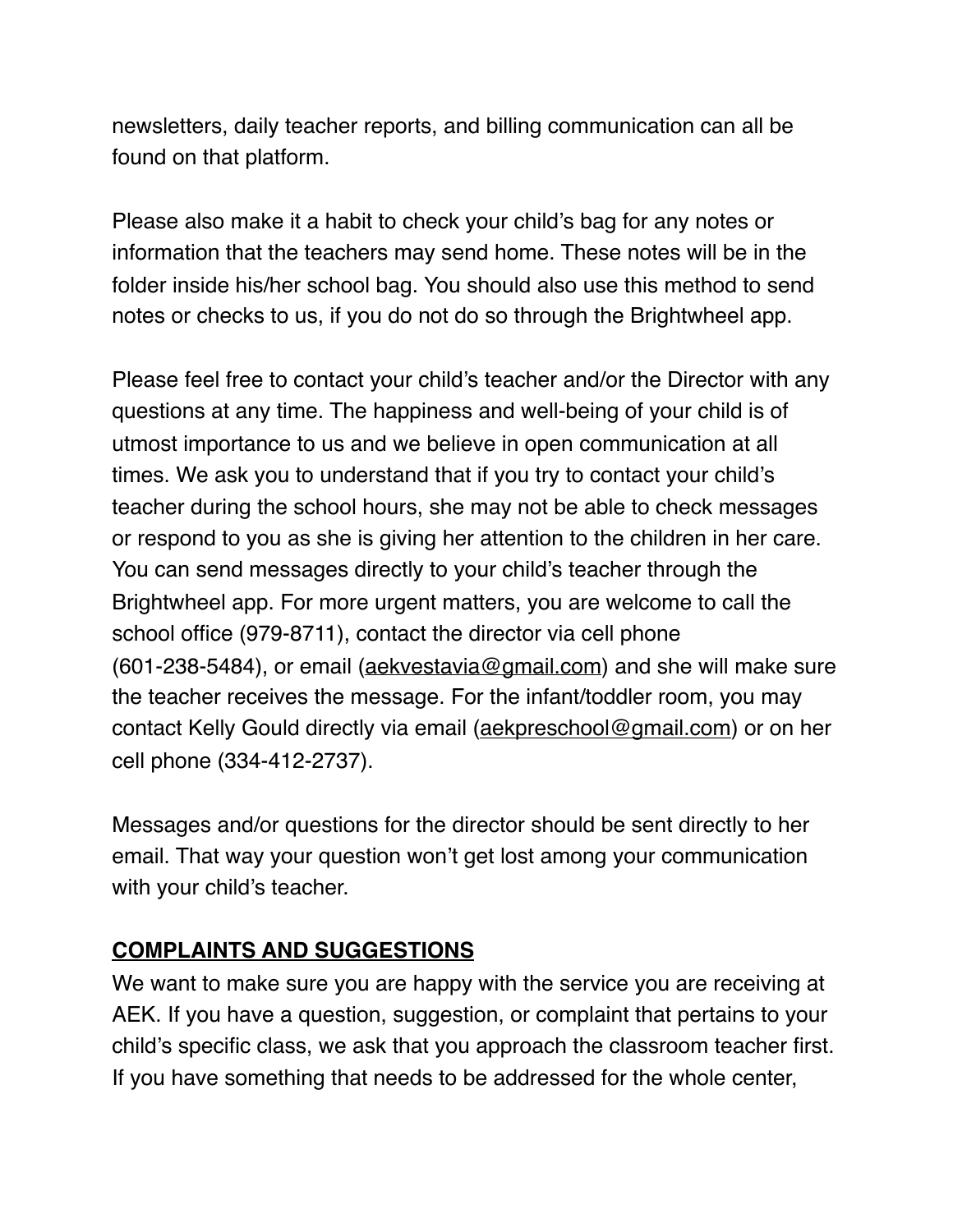please direct that communication to the director. We ask that you do not take your complaints or suggestions to the board without prior communication to the faculty and staff at AEK. We honor your privacy and anonymity in all matters.

### **CONFERENCES**

Conferences may be scheduled by your child's teacher when necessary. You may also call at any time to schedule a conference. Significant events such as a move, the death of a relative or pet, illness, divorce, etc. need to be communicated to your child's teacher and the Director. We want to give extra understanding and hugs to help your child through a difficult time. Please do not try to have a conference when you are bringing your child to school or picking him/her up.

## **DISCIPLINARY POLICIES**

Discipline will be handled in the following order:

- **1.** The child is first removed from the trouble-causing situation. The amount of time removed depends on the severity of trouble. Responsibility of the act is discussed.
- **2.** Privileges are taken from the child. Example: toy, game, favorite center of play.
- **3.** The child is sent to the Director's office for discussion of the child's responsibility and **assurance of love.**
- **4.** Parents are notified if disruptive behavior continues, and new methods of discipline are worked out.
- **5.** Parents are urged to contact the child's physician to find the cause of the problem if disruptive behavior continues.
- **6.** The staff of AEK is not qualified to handle behavioral problems that require extra personnel. AEK will recommend placement in another situation that provides a more appropriate learning environment.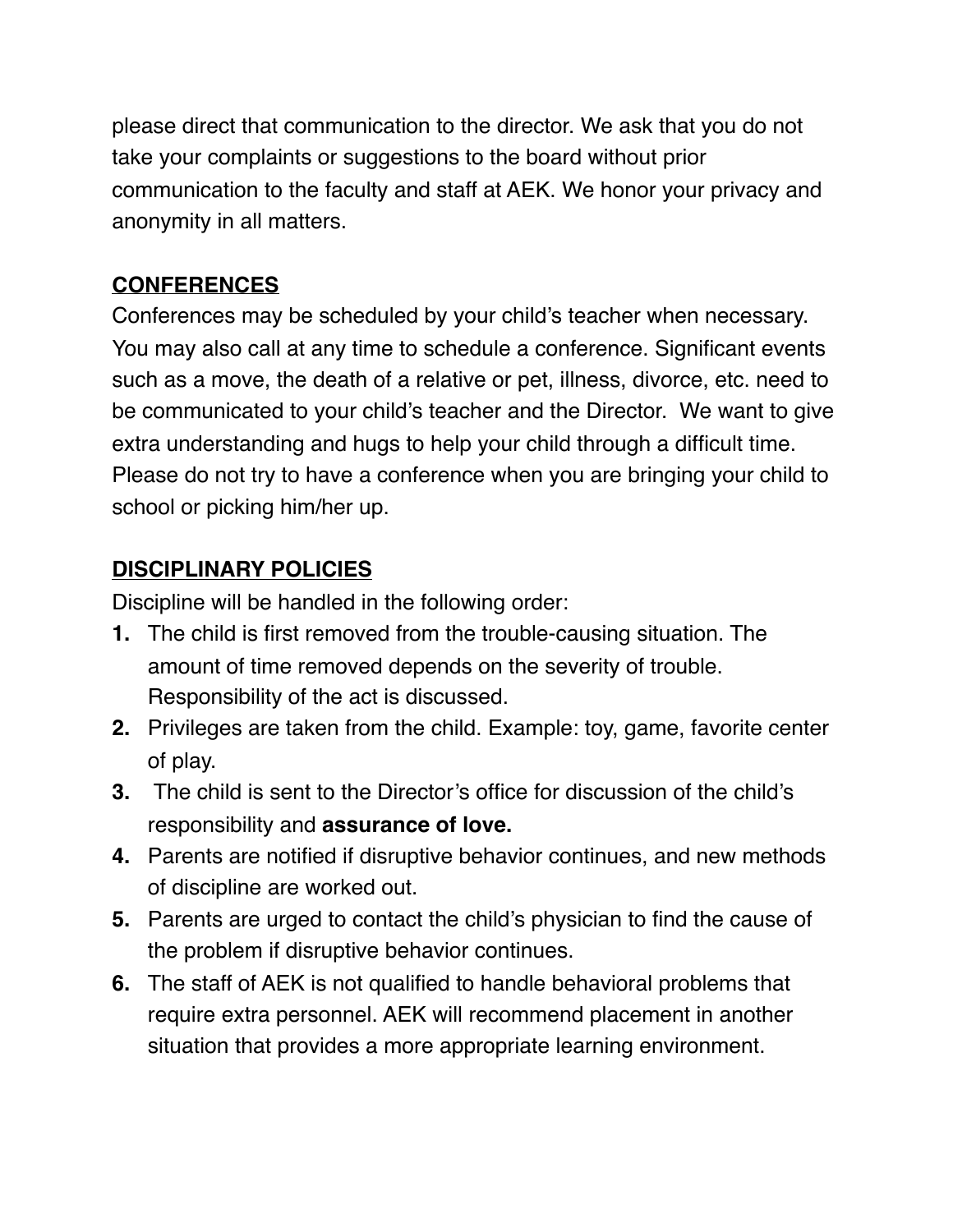#### **BITING POLICY**

Biting is unfortunately not unexpected for toddlers. Some children and many toddlers communicate through this behavior. However, biting can be harmful to other children and to staff. Our goal is to help identify what is causing the biting and resolve these issues. If biting occurs, the following steps will be taken.

For the child that was bitten:

- 1. The child that is bitten will be given first aid including cleaning with soap and water and covering with a bandage, if needed.
- 2. The parents are notified that the incident occurred. The name of the other child will not be shared.
- 3. In incident form will be filled out on Brighwheel for the injury

For the child that bit:

- 1. The teacher will firmly tell the child "No! Do not bite!" And the child will be placed in time out for no longer than the child's age (2 years old  $= 2$ ) minutes)
- 2. The parents will be notified
- 3. An incident form will be filled out on Brightwheel

If biting continues:

1. If a child inflicts 3 bites in which the skin of another child or staff member is broken or bruised, a conference will be held with the parents to determine next steps and the child may receive a one week suspension from the program.

## **CLOTHING**

Please mark all sweaters, jackets, coats, etc. with your child's name. Children should wear comfortable play clothes that can withstand dirt and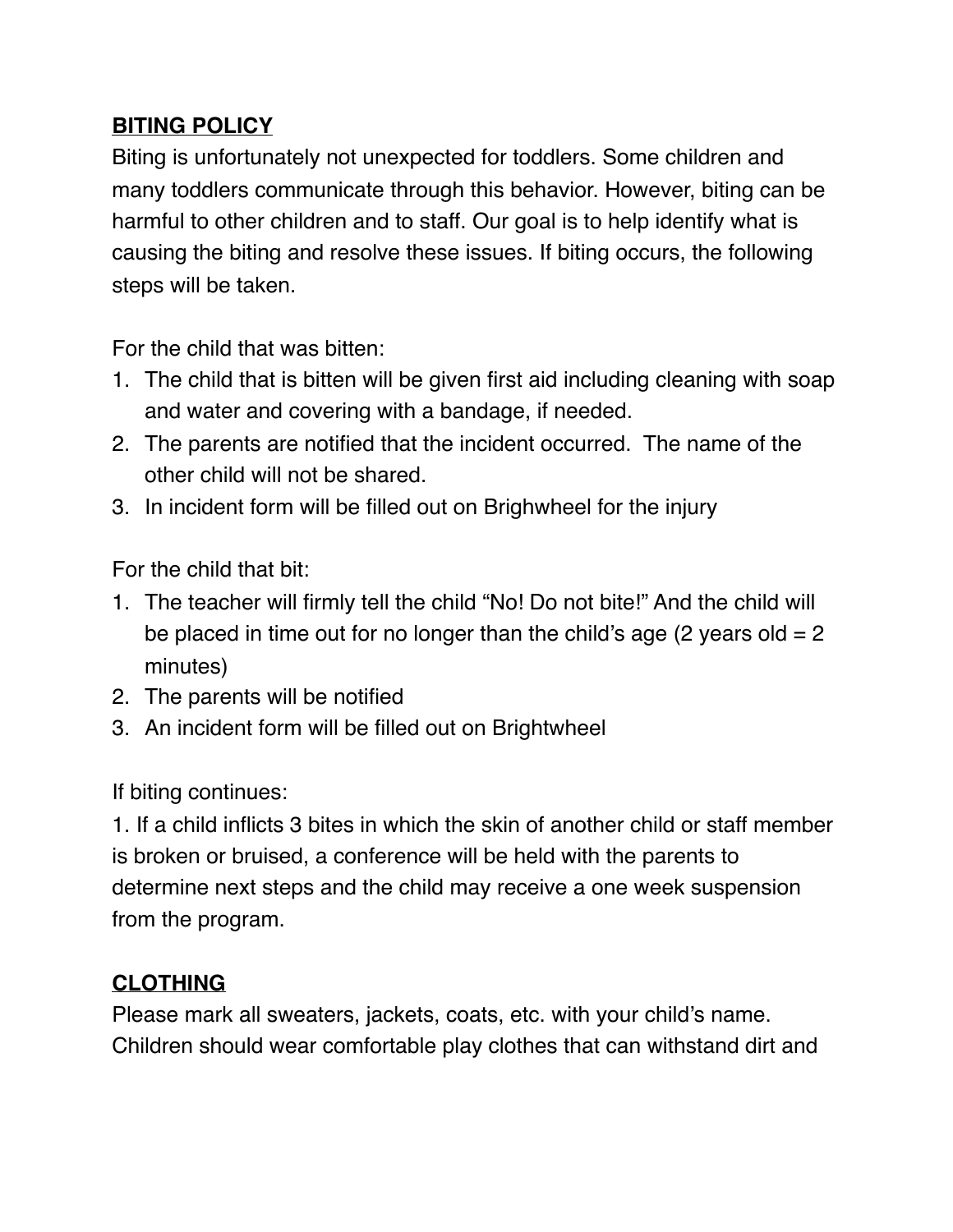paint. Children play outside every day except in extreme weather. Please dress your child accordingly.

Dress them in rubber-soled shoes for their safety. We recommend you apply sunscreen each morning. Please do not send umbrellas.

We will have occasional dress-up days throughout the year. These are fun opportunities for your child to partake in various celebrations.

#### **FIELD TRIPS**

*At this time, all field trips are put on hold due to the Covid-19 pandemic. Teachers may choose to "take" children on virtual field trips if they learn of an opportunity that enhances a unit of study. If and when we are able to reinstate field trips, the following information applies.* 

Field Trips are set up to enhance the curriculum. The cost of all trips is not included in the enrollment fee but will be collected prior to the field trip. All trips begin and end on the school grounds.

The staff of AEK is deeply committed to making each trip as safe as possible for all participants. For safety reasons and because of insurance requirements, AEK requires that the following rules be observed by the transporting parents/teachers:

- **1.** Drivers must have a current driver's license and must follow all the applicable rules-of-the-road under Alabama law.
- **2.** Vehicles must be in safe mechanical condition.
- **3.** Drivers and supervising parents/teachers should inspect the vehicles for potentially dangerous objects such as tools, electronic equipment, firearms, etc. and remove any potential problem items from the passenger compartments where the children will be riding. **Please**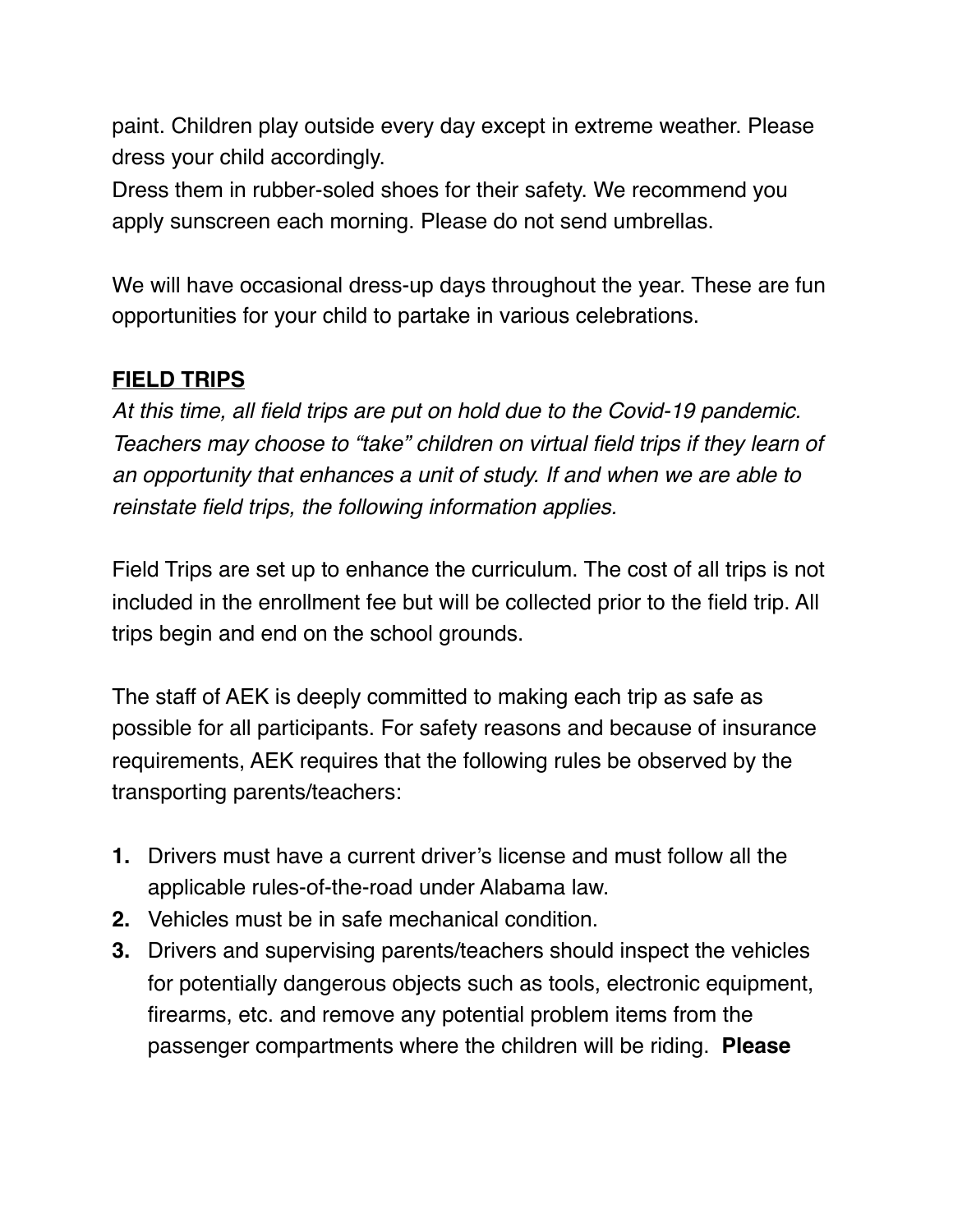## **check carefully under all seats and and in all compartments accessible to children.**

- 4. Each vehicle must have 2 adults (driver and supervisor)
- 5. Each child must be properly restrained with seat belts/car seats. Children must have appropriate car seats or booster seats.
- 6. Each child must hold hands with the supervising adult and/or other children when walking to and from the vehicle and the destination.
- 7. A head count from a written roster must be made prior to leaving school, in the vehicle, and at the destination. The same procedure must be followed on the return trip.
- 8. Each child should wear an Ascension shirt and have a name tag on with proper identification including AEK's phone number and the child's phone number.

## **SCHOOL T-SHIRTS**

Ascension t-shirts are required for **ALL** children in the 3's, 4's and 5's classes. The children will wear these t-shirts in the spring music program, on field trips, and on special AEK Pride days at school. T-shirt orders will be taken on the first day of school. Children in the 2's classes are welcome to purchase Ascension t-shirts. We also offer adult sizes and would love to see you around town showing off your Ascension pride

## **SCHOOL BAGS**

All children in 2K-5K will be given an AEK school bag when they begin as new students. If a bag is soiled or misplaced, a new bag can be purchased for \$10.

Please send this bag to school with your child each day. Students in 4K and 5K may choose to bring a personal backpack to school. Please ensure that the backpack is large enough to carry a standard size folder.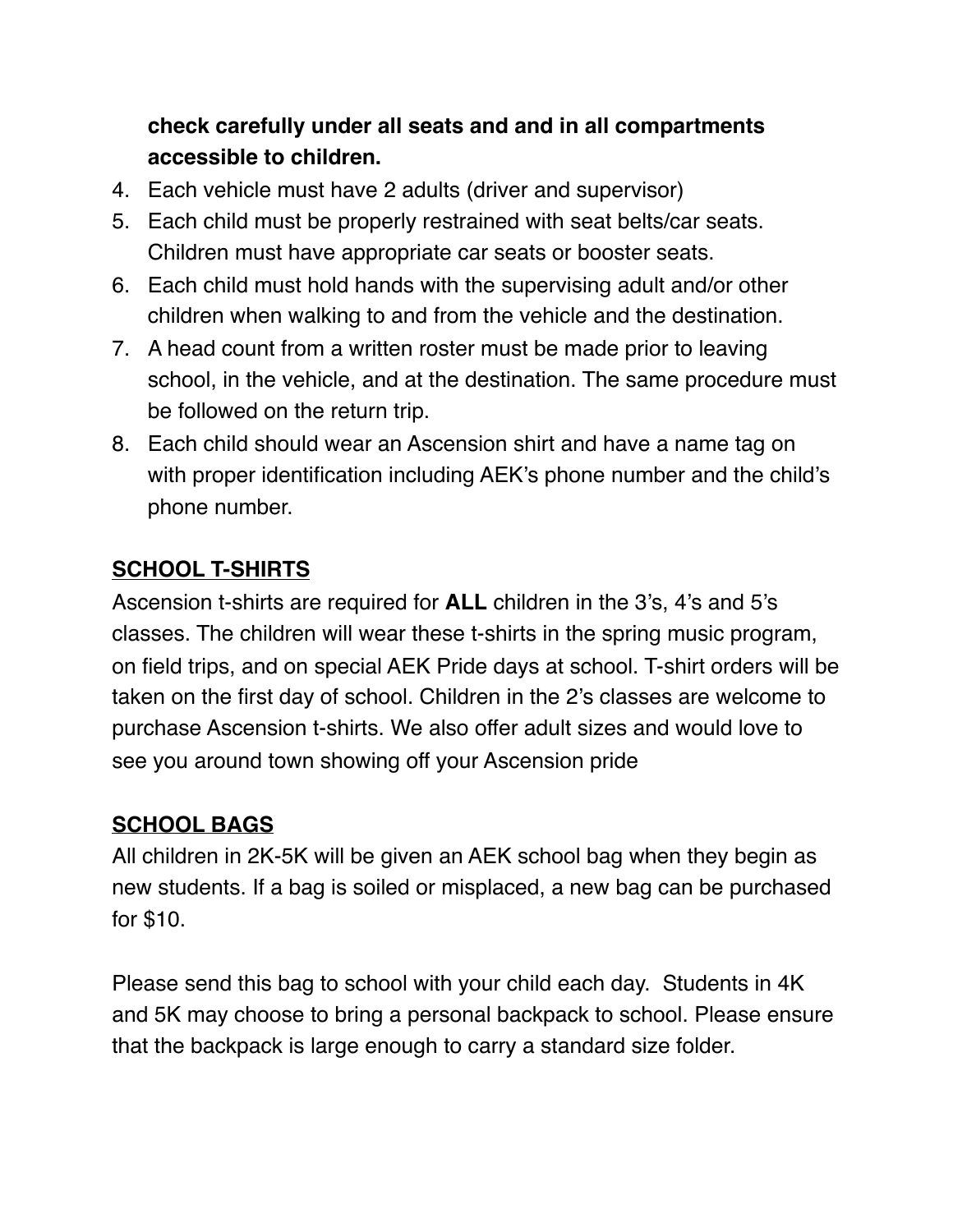Students in our infant/toddler class may use a small backpack or diaper bag, or they may purchase an AEK bag for \$10.

Please check for notes and art work after every school day. These will be sent home in a take home folder inside your child's bag. Any important notes or money should be sent back to school using this same folder. Please do not attach keychains or other toys to your child's school bag. They are heavy and dangerous when bags swing around. Please do not attach bottles of hand sanitizer to your child's school bag. The children love to play with these at carpool time and we have had problems with the gel getting into children's eyes. Children will be given plenty of opportunities to wash their hands and each classroom is equipped with hand sanitizing gel.

#### **TOYS**

Your child may not bring toys to school **unless** the teacher requests it in a note. Infants/Toddlers and two-year-olds may bring one "security" item, but the teacher will encourage the child to keep that item in their bag during the school day as much as possible.

#### **NAPS**

Parents of students in the infant/toddler room should send a "nap mat" or a small blanket to be used during a short rest time each morning. The school will provide a padded nap mat.

Parents who have signed their child up for aftercare and want their child to take a nap during aftercare, should also send a nap mat or small blanket to be used on top of the provided plastic mat.

Blankets will be sent home at the end of each month for washing.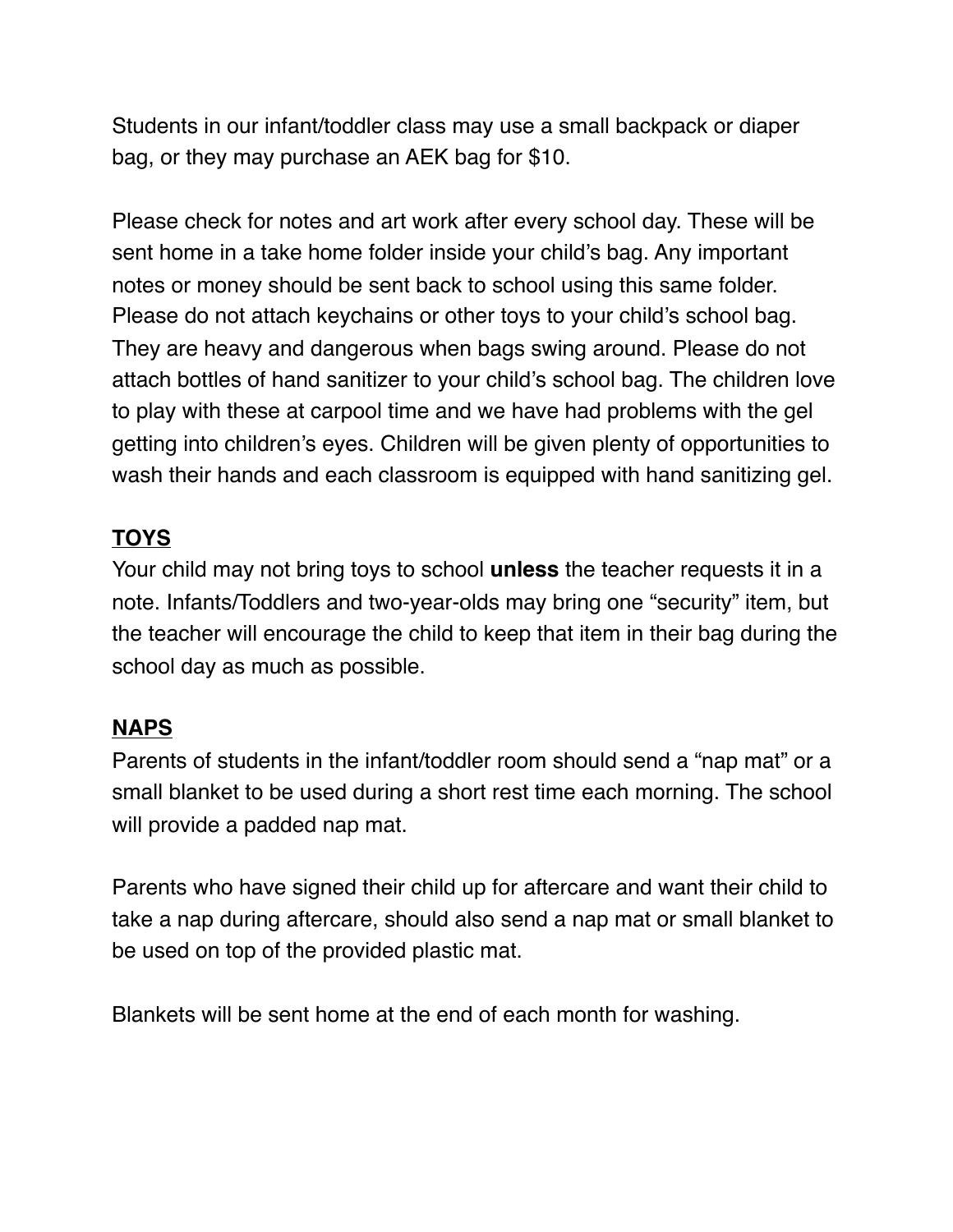#### **PARTIES**

There are six scheduled parties for each year: Halloween, Thanksgiving Feast, Christmas, Valentine's Day, Easter, and End of the Year. Sign up sheets will be sent out as the parties approach to ask for volunteers to send items for the party. At this time, because of the nature of the Covid-19 pandemic, parents will not be permitted to class parties.

#### **BIRTHDAY PARTIES**

Your child may celebrate his/her birthday at school by sharing cupcakes, cookies, etc. with his/her classmates. Please arrange your plans ahead of time with your child's teacher.

#### **FIRE/WEATHER DRILLS**

These will be conducted regularly to keep in compliance with the Jefferson County Health Department.

#### **COVID-19 PLAN and Protocols**

Listed below are the provisions that AEK is taking to ensure the health and safety of our students and teachers.

## **These action items are subject to change due to updates from the Health Department's regulations and suggestions.**

- 1. All teachers are vaccinated against the Covid-19 virus. Teachers will remain masked while indoors with the children.
- 2. Large school events will not take place until further notice. Parents will not be permitted in the building unless permission is granted by the director or assistant director. All parents and adults, regardless of vaccination status, must be masked when at the school.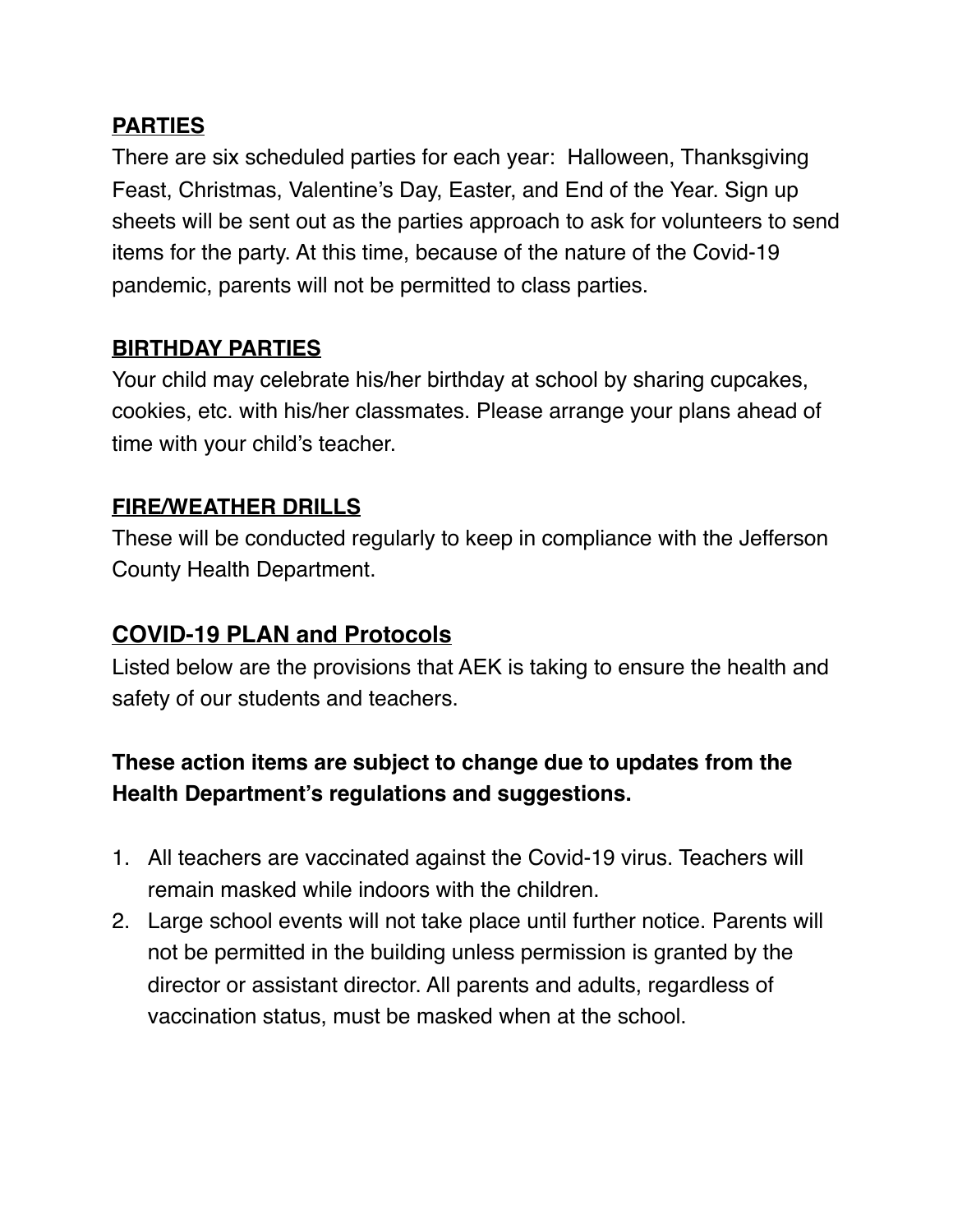- 3. Classes of students will remain with each other as much as possible so as to prevent cross contamination among classes in the case of a positive case.
- 4. Hand washing will be implemented into the daily routine in all classrooms with the goal of everyone cleaning their hands at least once per hour.
- 5. Surfaces, toys, and common areas will be sanitized regularly throughout the day.
- 6. Many activities will take place outside when possible.
- 7. All students aged 2 and older will be required to wear a mask while indoors. **(AMENDED 8/31/21)**

## **Quarantine Protocols:**

In the event that…

*A student or teacher at AEK tests positive for Covid-19*

- the unmasked students in that classroom will be considered a "close contact" meaning those students must quarantine for 10 days and monitor for symptoms.
- A student or teacher who tests positive for Covid-19 must quarantine for 10 days before returning to school. That person should also be fever and symptom free for 24 hours before returning to school.
- Masked students within the classroom will not be required to quarantine for 10 days. **(Amended 8/31/21)**
- All parents of students within the classroom will be notified of a positive case and will be given details about if their child and/or the positive child was properly masked when in the classroom. **(Amended 8/31/21)**